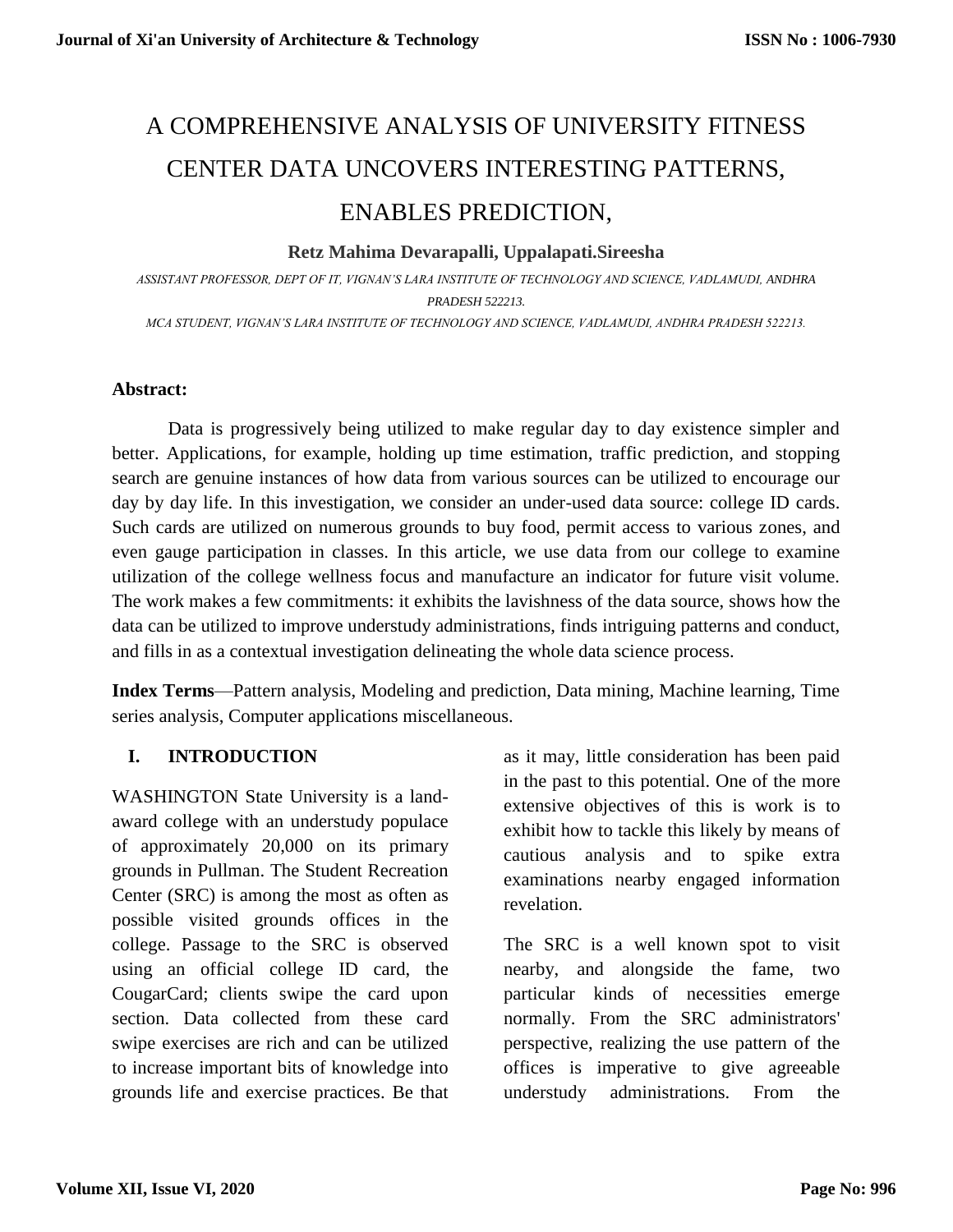understudies' perspective, knowing future visit volumes is essential to have the option to maintain a strategic distance from the SRC when it is generally packed. This work targets tending to these twin needs all the while.

The methodologies we take line up with the two needs. To begin with, we use data mining procedures to reveal fascinating use patterns at the SRC dependent on verifiable data gathered from card swipes; this would give valuable data to the SRC directors to help with day by day tasks, for example, move booking or occasion arranging. Second, we consider the plausibility of utilizing these data to anticipate how packed the SRC will be for a given time span.



Fig. 1. This figure shows the total number of visits for each month of a year. The dashed line indicates the mean of all years.

In a fundamental report that showed up in a non-chronicled workshop paper [1], we had found fascinating utilization patterns by means of Exploratory Data Analysis (EDA) of card swipe data and utilized the found patterns to build up a choice tree model to make a six-way characterization: regardless

of whether the SRC will be "swarmed," "swarmed," "reasonably swarmed," "somewhat swarmed," "not swarmed," or "practically unfilled" for a given time stretch. This article expands the fundamental work in a few different ways:

1) we gathered and investigated understudy card exercises for a more drawn out period;

2) we gathered an optional dataset specifically, client profile data of the individuals who visited the SRC—to additionally understand understudy practice practices;

3) we created three distinctive prediction models to foresee future visit volumes at the SRC and considered which of the models plays out the best for our dataset (the investigation additionally empowered us to give understanding on the most proficient method to pick a reasonable model for other comparable data sets); and

4) we assembled an online application to show prediction results, which has helped SRC administrators in improving the nature of understudy administrations.

Our work is comparable in soul to a couple of existing applications that are based on information found by gathering and breaking down movement (frequently optionally related) data. The Orlando Undercover Tourist App [2] is one model. This versatile application assembles continuous office use data at the Orlando Disney World and evaluations holding up time with the goal that sightseers can design their visits all the more proficiently. Another model is the traffic-prediction versatile application Waze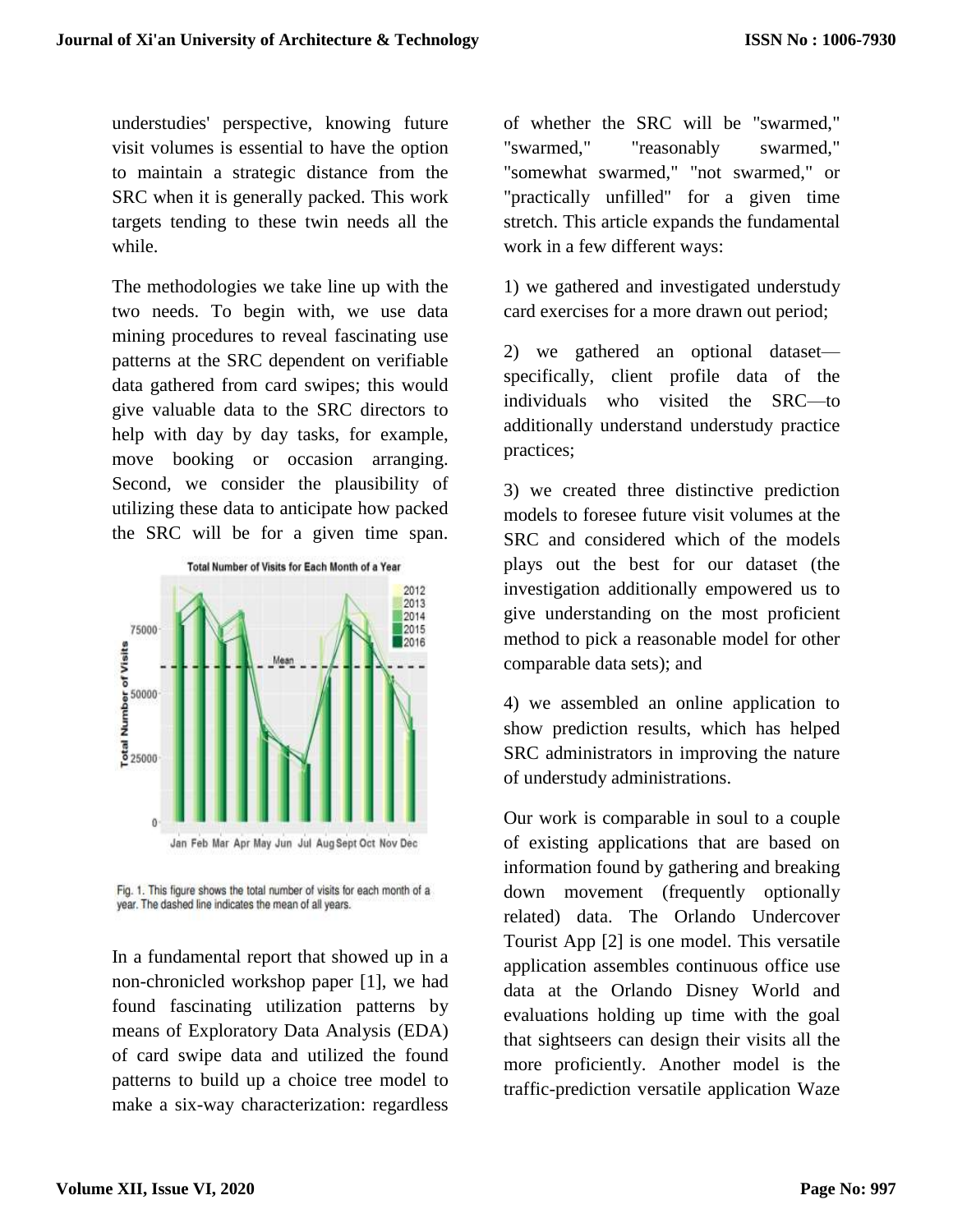[3] that gathers driver exercises and suggests the quickest courses. Maybe the nearest in similarity to the possibility of this article is the Popular Times work in Google Maps [4]. This area based help shows the most well known times for a spot looked on Google Maps where clients can decide the best time to go visit. One more model, the grounds centered stopping search portable application Kpark [5] screens how packed parking garages are on a college grounds by publicly supporting clients' reports on stopping accessibility and refreshing prediction maps intermittently.



Fig. 2. This Tigure shows the mean number of visits for each week of a servester for the four academic years, 2012-13, 2013-14, 2014-15, and 2015-16. There are 17 weeks during Fall and Spring semesters and 12 weeks during Summer semesters. The standard enter of the mean calculated across the four academic years is shown via the black bars.

Review of our discoveries. One objective of this article is to outline the data science process [6]. As far as data assortment, two arrangements of data—timestamp data from card swipes at the SRC and client profile data—were gathered from our University's CougarCard Center and Office of institutional examination (IR), separately. The gathered data was cleaned and further

prepared. At that point, exploratory data analysis was performed to find fascinating patterns. General understudy practice patterns were found from the timestamp dataset. These incorporate yearly/month to month/every day frequencies of understudy visits to the SRC and pinnacle hours during a day. Also,we investigated understudies' profiles, searching for answers to addresses, for example, "Which sex or class level positions top in the recurrence of activity?" and "How does practice plan change with sex or class level?"

Making the following stride, utilizing information and knowledge picked up from the EDA, we develop a time series prediction issue and tackle it by building models for anticipating future visit volumes. Specifically, we fabricated and broke down three distinctive prescient models: an occasional guileless model[7], an autoregressive incorporated moving average(ARIMA)model [8], and a random backwoods (RF) model [9]. Both the occasional guileless models and the ARIMA model are generally utilized benchmark models to foresee time-series in the measurements network [10]. The RF model is a non-parametric model from the field of machine learning. Rather than the factual models, the RF model doesn't make any suspicions on the likelihood dispersion of the data [11], permitting us to legitimately gain from the data itself. Of the three, we found that the RF model yielded the best execution for our dataset as far as Root Mean Squared Error (RMSE), Mean Absolute Scaled Error (MASE), and Relative RMSE(RelRMSE).

Finishing the data science process, we fabricated an online application—a data item—and run the application live throughout the Spring 2017 semester (January to April 2017). The web application shows evaluated guest data. It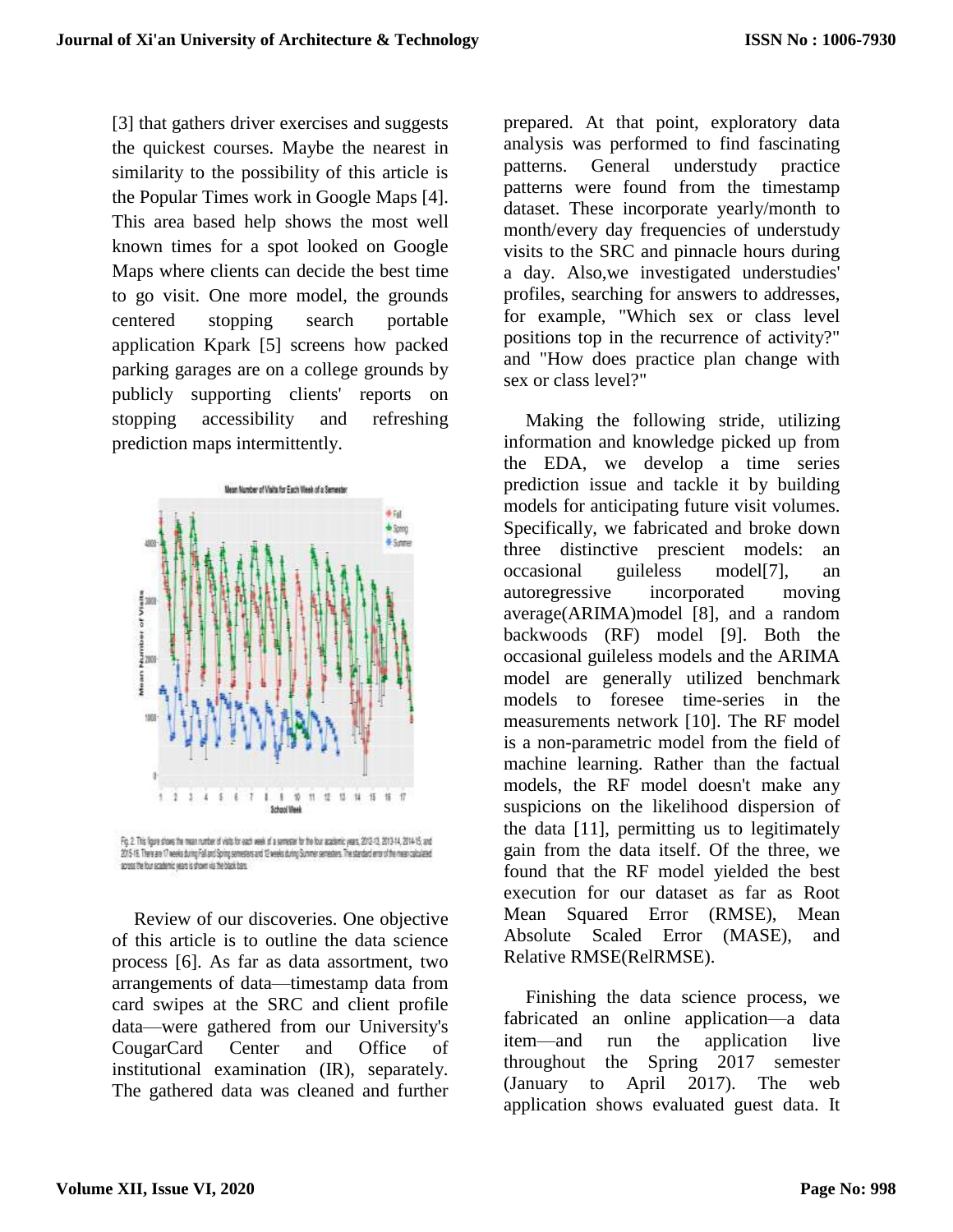was assessed by SRC representatives through May first, 2017.EDA helped us find a few fascinating patterns and practices with respect to clients of the SRC at our college. The greater part of these discoveries were straightforwardly utilized in the plan of the prescient models we assembled. A few, nonetheless, are of enthusiasm for their own privilege and can fill in as great exploration inquiries for future examination in related trains, for example, conduct or wellbeing sciences. We feature a portion of the key discoveries of our exploratory analysis beneath and prove them inSection 3.

• Student practice patterns have been reliable in the course of the last four scholastic years;

• Exercise schedules can be essentially influenced by occasions, get-aways, and school breaks;

• The SRC is visited more much of the time during weekdays than it is during ends of the week;

• Students will in general visit the SRC more regularly during Spring than Fall;

• Peak hours are in the early evening time during weekdays butin the early daytime during ends of the week;

• The length of stay is contrarily connected with appearance time—the later a client shows up at the SRC, the shorter they remain;

• Males visit the SRC more than females: and

• Freshman is the most successive client of the SRC contrasted with sophomores, youngsters, seniors, and graduate understudies.

### **II.RELATED WORK**

It comprises of future predictions of Students' temperament and scholastic exhibitions so the instructors can locate the correct procedure of handling and encouraging those Students with the goal that their scholarly presentation will get improved. The Student Recreation Center (SRC) is among the most habitually visited grounds offices in the college. Passage to the SRC is observed using an official college ID card, the Cougar Card; clients swipe the card upon section. Data reaped from these card swipe exercises are rich and can be utilized to increase significant bits of knowledge into grounds life and exercise practices. Be that as it may, little consideration has been paid in the past to this potential. One of the more extensive objectives of this is work is to show how to tackle this likely by means of cautious analysis and to spike extra investigations nearby engaged information revelation.

#### **DATA**

In this segment, we portray how our data was gathered and pre-handled. Sources. We originally accessed our essential data source, WSU's CougarCard Center, to gather CougarCard action data from across grounds. We separated more than 3 million wellness related records. The structure of this data comprises of timestamps for each card swipe when entering the SRC, organized as "year-month-date hour:minute: second." A randomized ID number was alloted to understudies to recognize people while protecting security. This gave us a preview of the wellness data at the SRC from August twentieth, 2012 to January 31st, 2017. One downside of this dataset was that it possibly permits us to know when understudies enter the SRC yet not when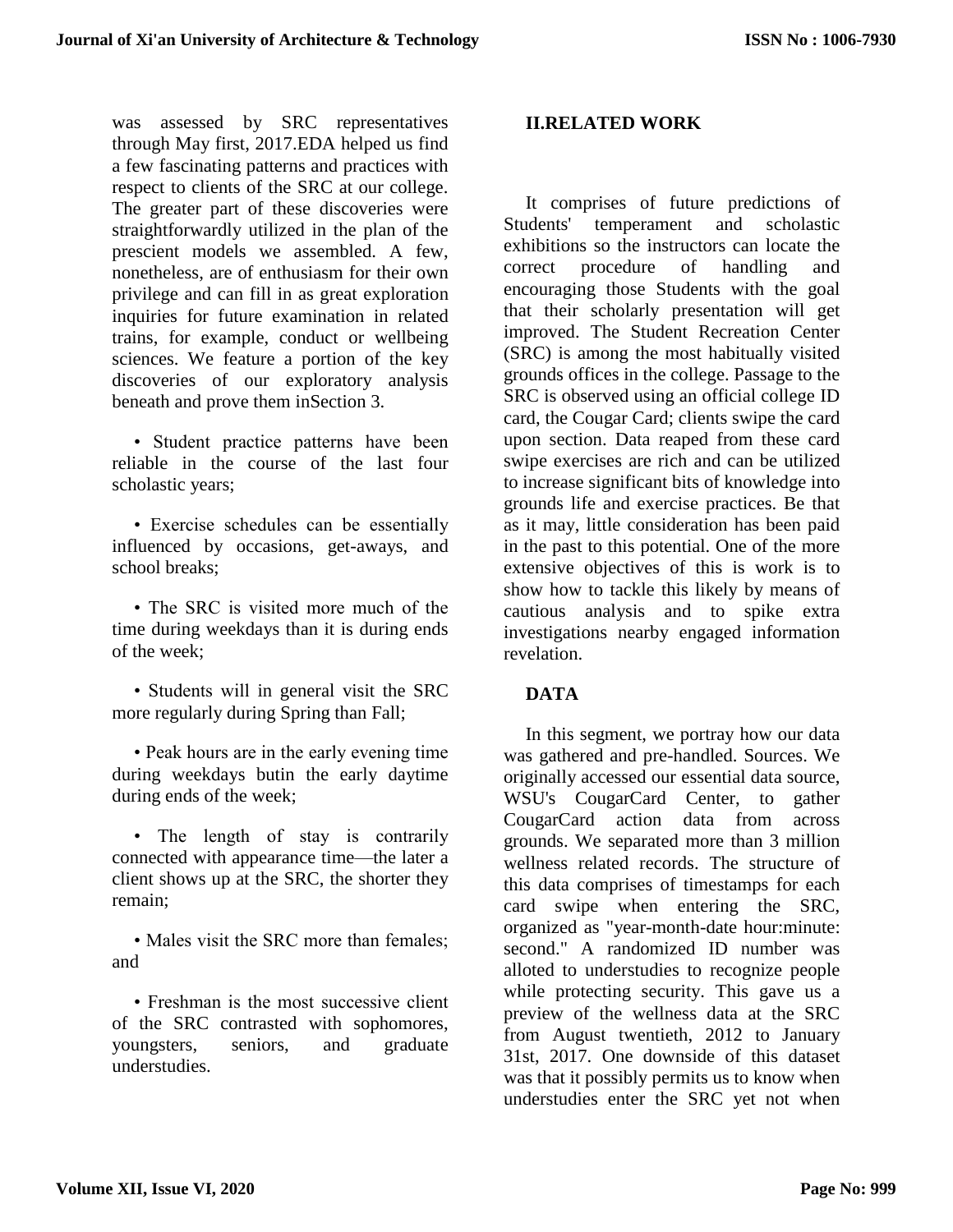they leave. To conquer this, we introduced a transitory swipe-out framework at the leave entryway of the SRC from April first to June twelfth, 2016. This framework records the crash timestamp data in a similar arrangement as the swipe-in data. In any case, just a level of clients wiped out when they left, bringing about inadequate data. To cure this, we additionally recruited SRC representatives to physically tally the quantity of ways out for about fourteen days from May 31st to June twelfth, 2016 to confirm the leave time and gauge to what extent understudies remain at the SRC by and large. Little's law [12] was then applied to assess the quantity of individuals in the SRC for a given time. Note that leave tallies were gathered uniquely for a solitary period and may contain predispositions (i.e., towards the finish of Spring semesters and toward the start of Summer semesters are normally substantially less swarmed than during Fall or Spring semesters, and the normal length of stay may be longer), yet we expect the normal span remains generally steady after some time with the goal that we can make predictions on the relative visit volumes to the SRC. Our optional dataset, got from WSU's Office of Institutional Research (IR), is segment data for clients who have visited the SRC between August seventeenth, 2012 to August seventeenth, 2015. This data included sex (female or male) and class level (first year recruit, sophomore, junior, senior, or graduate). A semester name (Fall 2012, Spring 2013, Summer 2013, and so forth.) was related with each record, demonstrating when the data was recovered. This detail is significant in light of the fact that the class level can change after some time. For instance, a first year recruit took a crack at Fall 2012 may turn into a sophomore in Spring 2013, contingent upon the quantity of credits taken. Like the timestamp data, the ID number segment was incorporated which is

indistinguishable from the IDs in the timestamp data—one ID consistently alludes to the equivalent individual1. Cleaning. We at that point additionally handled and cleaned the data. In the timestamp data, we saw that some card exercises happened outside SRC's activity time (e.g., a card swipe at 4:30 am the point at which the SRC opens at 5 am). This is brought about by, for instance, a staff part swiping-in for work or a remote command being sent to the door to bolt/open. This ought not be considered as a piece of typical exercise data. Consequently, we sifted through this commotion (wrong data) by physically setting the quantity of individuals to zero for all times the SRC was shut (i.e., weekdays from 12 PM to 5 am and ends of the week from 12 PM to 9 am; occasion/summer hours may differ). We likewise considered the conceivable commotion of staff swipe-in for work during hours when the SRC is open. In light of SRC administrators' understanding, these records ought to be little in number comparative with the whole dataset (under 1%) and won't altogether influence our discoveries. We additionally made a section in the timestamp data that we loaded up with semester marks dependent on the date, permitting us to analyze the semester between datasets.

TABLE 1 Example of the merged timestamp and demographic data table. Header in italics indicates the source of data. "N/A" in the last row shows the scenario that a student 015374 has no demographic data in Spring 2017 since it is out-range of data collected.

| CougarCard Center |                                            | Office of Institutional Research |                    |                        |
|-------------------|--------------------------------------------|----------------------------------|--------------------|------------------------|
| ID                | time                                       | sex                              | class level        | semester               |
| 117256<br>746193  | 2012-08-17 05:32:18<br>2012-08-17 05:45:09 | male<br>female                   | freshman<br>senior | Fall 2012<br>Fall 2012 |
| 026488            | 2015-03-15 21:14:37                        | male                             | graduate           | Spring 2015            |
| 015374            | 2017-01-31 20:28:35                        | N/A                              | N/A                | Spring 2017            |

The timestamp and segment datasets were then converged by ID number and semester mark to frame a table that contained all the data. A case of our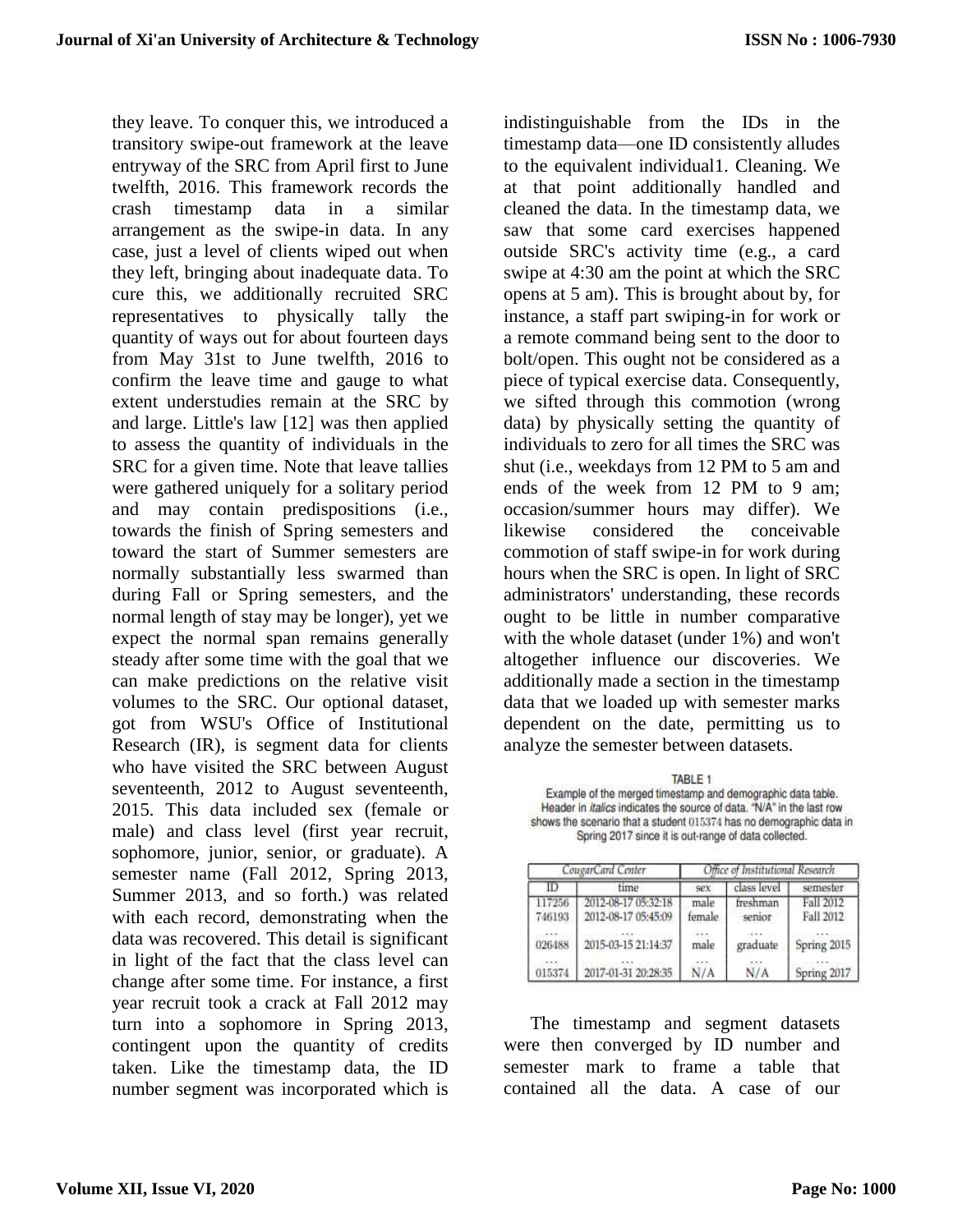consolidated data is appeared in Table 1. Be that as it may, some ID numbers had no or deficient segment records after the union. One explanation is that the time scope of the gathered segment dataset (through August seventeenth, 2015) is shorter than the timestamp dataset (through 31st, 2017). For inadequate examples, we physically filled in missing sections by expecting that if no records were found for the current semester for an ID, it continues as before as the 1. We might want to make reference to that in the first segment data acquired from IR, the ID numbers were genuine understudy numbers and were not indistinguishable from that in the timestamp data. The staff of the CougCard Center and the SRC required an extraordinary exertion in consolidating and coordinating all records into one spot at that point handed to us in a perfect arrangement, as to not damage understudy secrecy. past complete records discovered (all data arranged by date). For instance, if an understudy has a total arrangement of (unmistakable) records in both Spring 2014 and Fall 2014, however not Summer 2014, the Summer 2014 data is loaded up with the data of Spring 2014, not Fall 2014. We managed missing data for 32,431 understudies, a sum of 1.8 million missing passages out of 3 million records.

# **III.PROPOSED SYSTEM:**

Initially, the current model can be additionally improved with additional top to bottom of Student nature and conduct Finally Our field of intrigue will be created and dependent on that activity warnings and recommendations will be made to upgrade our future in a legitimate manner This System likewise utilized in the following of understudies criminal operations at the school grounds and they can take essential activities on the spot to make sure about his future. Our work is comparative in soul to a couple of existing applications that are based

on information found by gathering and dissecting action (regularly optionally related) data. This application assembles constant office utilization data at the Orlando Disney World and assessments holding up time with the goal that visitors can design their visits all the more productively.

To achieve our subsequent objective helping understudies in determining when might be the best time to visit the SRC—we figured this time series prediction issue as a relapse task (rather than order as was recently done in [1]), where the objective is to foresee the quantity of individuals visiting the SRC for a given time span. A few models were worked for foreseeing visit volumes dependent on chronicled SRC use data. This segment first presents the approach and consequences of the three models we created. At that point a conversation on which model works the best for our errand follows. We think about modeling comes nearer from two fields of study, insights, and machine learning, and look at their appropriateness for our concern. As far as measurable modeling, we previously made an occasional guileless (Snaive) model to fill in as a pattern. This model "innocently" estimates future visit volume as the last watched an incentive from a similar season. Furthermore, we utilized one of the benchmark time series models, an autoregressive coordinated moving normal (ARIMA) model, which accomplished preferred prediction results over the gauge model. On the machine learning modeling side, we fit a random woodland (RF) model to the data and found that the RF model beat both the benchmark and the ARIMA model in our trial. All models were fabricated utilizing accessible bundles in the R programming condition [13]. We assessed the models by means of kcrease cross-approval [14], with  $k = 4$ . Specifically, we split the data into four-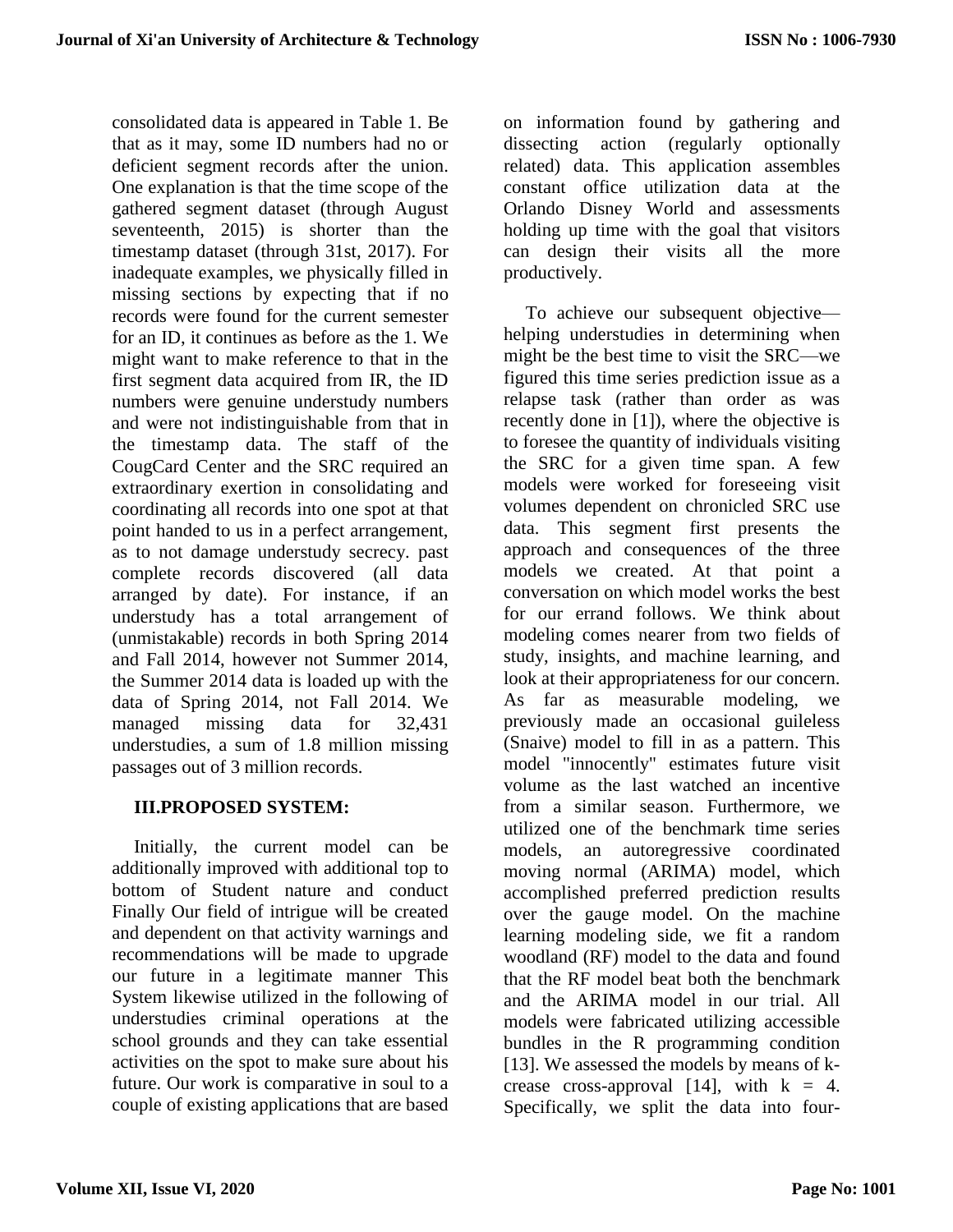folds, as imagined in Figure 9. I th overlap contained I long stretches of preparing data (green square) with the beginning date being August twentieth, 2012. Around four months of data that follows the end date of preparing data were utilized for testing (yellow square). For instance, overlap 1 contained one year of preparing data from August twentieth, 2012 to August nineteenth, 2013 and testing data from August twentieth, 2013 to December 31st, 2013; crease 2 contained two years of preparing data from August twentieth, 2012 to August nineteenth, 2014, and testing data from August twentieth, 2014 to December 31st, 2014; and so on5. There are forgotten about data (dim squares) in all folds. Note that infold 4 we bar January 2017 data so the length of testing data is steady with overlay 1 to crease 3 (i.e., the closure date is December 31st, 2016 rather than January 31st, 2017). We assessed each model utilizing three assessment measurements and report their normal (±standard deviation) and best execution generally speaking folds on preparing and testing data. Initially, we use Root Mean Squared Error (RMSE, Equation 1), a broadly utilized technique in estimating model precision

$$
RMSE = \sqrt{mean(e_t^2)}
$$
 (1)

where  $et = yt y't$  is the forecast error for a time series t that computes the differences between the correct value y and the predicted value yˆ. The second evaluation metric is the seasonal variant of Mean Absolute Scaled Error (MASE, Equation 2), introduced in [15] and [10]. A scaled error qt is first defined as:

$$
q_t = \frac{e_t}{\frac{1}{n-m} \sum_{i=m+1}^{n} |y_i - y_{i-m}|}
$$

where m is the seasonal period of a time series t. The error qt is scaled by the insample Mean Absolute Error (MAE) from a naive method (in our case, this is the seasonal naive model) for each observation yi, comparing to the value from a previous season yim. Then the MASE is simply:

$$
MASE = mean(|q_t|)
$$
 (2)

According to [15], MASE can serve as an alternative to percentage error methods such as Mean Absolute Percentage Error (MAPE) = 100et yt . MAPE becomes infinite or undefined if the dataset contains  $vt = 0$ , which is a characteristic in our dataset (see Section 2, where we manually set the number of people to zero for all SRC closing times). Therefore, we believe MASE is a better measurement than the commonly used MAPE method for our dataset. Lastly, we apply Relative RMSE (RelRMSE, Equation 3) to compare the amount of performance improvement across models. When  $ReIRMSE < 1$ , the proposed model is better than the baseline; when  $ReIRMSE > 1$ , the proposed model is worse than the baseline:

$$
RelRMSE = \frac{RMSE}{RMSE_b} \tag{3}
$$

where RMSEb means the RMSE of a benchmark result. For our situation, it is the occasional innocent model. For all tests, we utilize the best RMSE accomplished by each model to contrast and that of the occasional guileless model to figure RelRMSE.

#### **CONCLUSION AND FUTURE WORK**

In this article, we investigated and pictured patterns of understudy exercise movement as far as time and socioeconomics. We examined and looked at the prescient precision of an occasional credulous model, an ARIMA model, and a random woods model, and found that the random woodland model accommodates our dataset the best. The visit volume at the SRC for a given time span was precisely anticipated by the random backwoods model. The conveyed site page has helped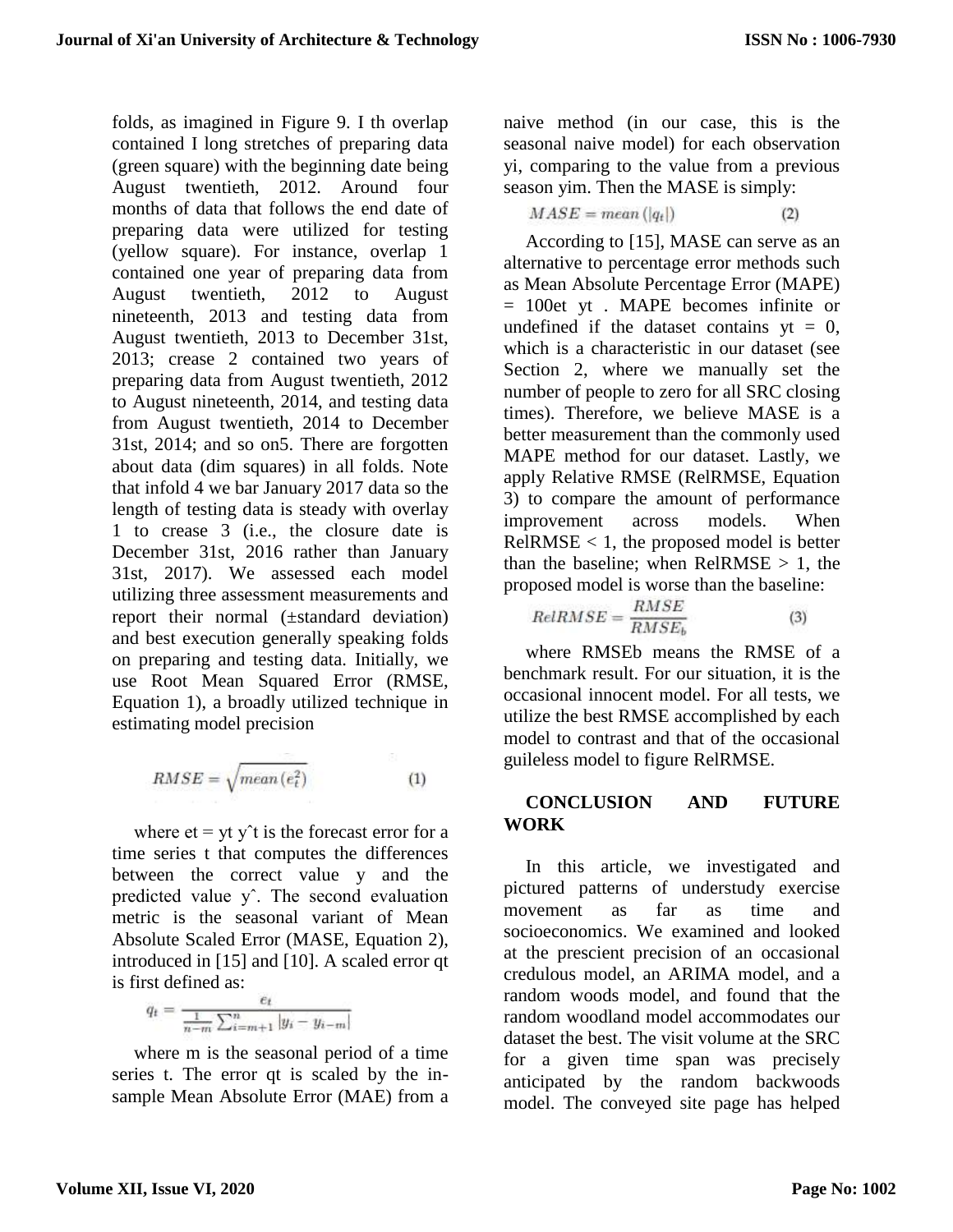the SRC representatives as far as day by day activities, for example, staff planning. We trust this work will fill in as a contextual investigation delineating the whole data science process, giving valuable bits of knowledge on how data could be gathered, handled, investigated, and utilized to make a client confronting data item. There are a few fascinating headings with regards to which this work could be stretched out later on. To start with, the current model can be additionally improved with a more inside and out analysis to accomplish an increasingly vigorous outcome. For instance, despite the fact that we evaluated to what extent understudies remain at the SRC on normal through manual checking, the way that understudies don't have to utilize their card to depart stays an issue in the event that we wish to foresee all out action time per client. One answer for this issue is to set up a mandatory swipe-out framework at the leave door that requires card swipes when leaving, with the impetus of 1) recording singular exercise times consequently and 2) use "length of remain" as an element to improve prediction exactness. Second, while the segment dataset is wealthy in data, we didn't fuse its explanatory outcomes as highlights in our present modeling strategies we might utilize the segment data to customize predictions and proposals for every client. Third, an increasingly broad philosophy can be detailed and tried. For instance, profound neural system models have increased extraordinary accomplishment in time series prediction issues throughout the years [26]. Since our timestamp dataset presents complex qualities, utilizing a profound model, for example, an intermittent neural system might accomplish better prediction execution.

# **REFERENCES**

[1] Y. Du and M. E. Taylor, "Work Inprogress: Mining the Student Data for Fitness," in Proceedings of the 12th International Workshop on Agents and Data Mining Interaction (ADMI) (at AAMAS), Singapore, May 2016.

[2] InsiderGuide Inc., "Disney World Wait Times, Touring Plans Free by Undercover Tourist," 2015, Accessed Jan 30, 2016. [Online]. Available: <https://www.undercovertourist.com/apps/>

[3] Waze Inc., "Waze - GPS, Maps and Social Traffic," 2016, Accessed Jan 30, 2016. [Online]. Available: [https://www.waze.com](https://www.waze.com/)

[4] Google Maps, "Popular times," 2016, Accessed Jan 30, 2016. [Online]. Available: https://support.google.com/business/ answer/6263531?hl=en

[5] E. Davami and G. Sukthankar, "Improving the performance of mobile phone crowdsourcing applications," in Proceedings of the 2015 International Conference on Autonomous Agents and Multiagent Systems. International Foundation for Autonomous Agents and Multiagent Systems, 2015, pp. 145–153.

[6] R. Schutt and C. O'Neil, Doing data science: Straight talk from the frontline." O'Reilly Media, Inc.", 2013.

[7] R. Hyndman, G. Athanasopoulos, C. Bergmeir, G. Caceres, L. Chhay, M. O'Hara-Wild, F. Petropoulos, S. Razbash, E. Wang, and F. Yasmeen, forecast: Forecasting functions for time series and linear models, 2018, r package version 8.4. [Online]. Available: <http://pkg.robjhyndman.com/forecast>

[8] R. J. Hyndman and G. Athanasopoulos, Forecasting: principles and

practice. OTexts, 2014, ch. ARIMA models. [9] L. Breiman, "Random forests,"

Machine learning, vol. 45, no. 1, pp. 5–32, 2001.